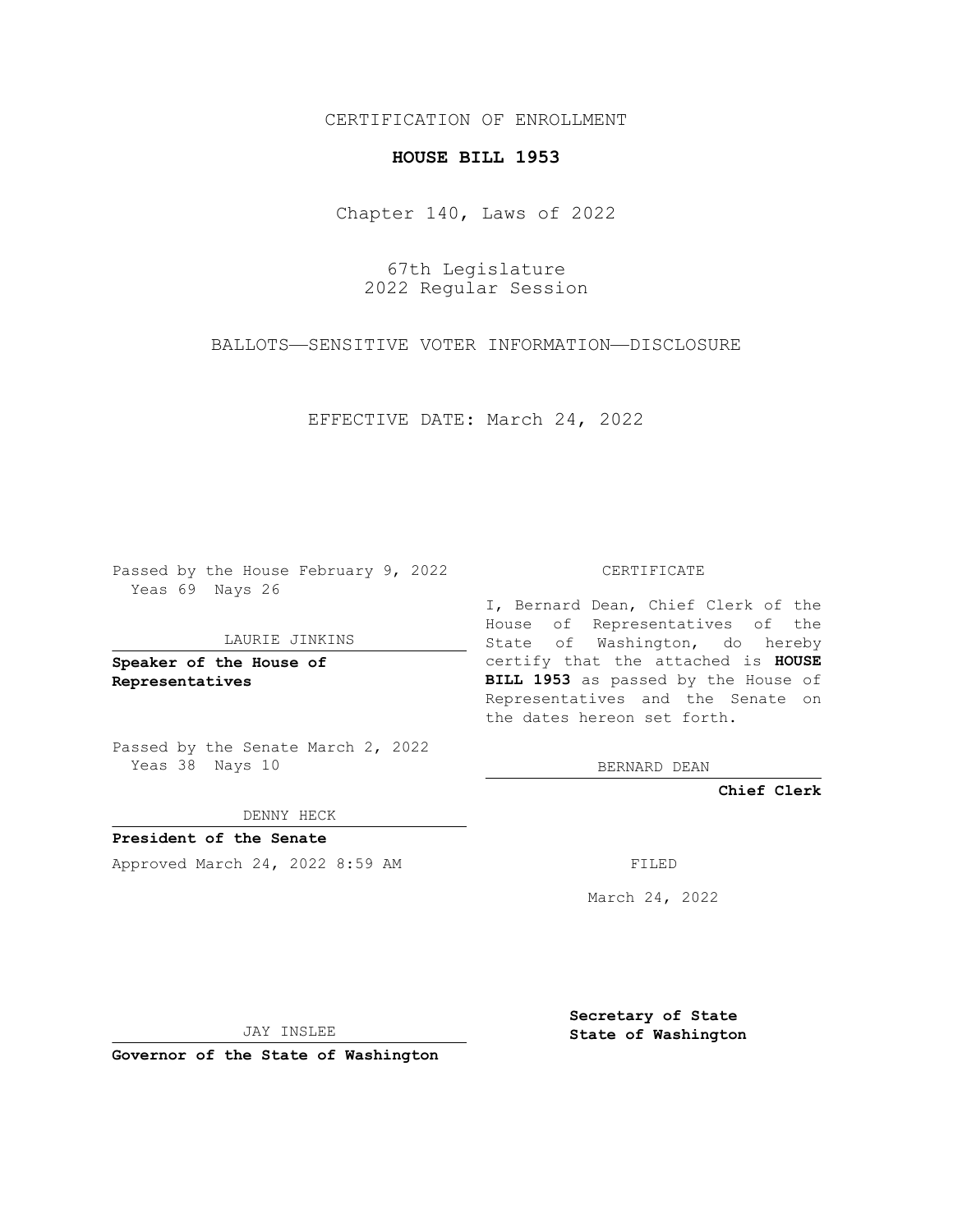## **HOUSE BILL 1953**

Passed Legislature - 2022 Regular Session

**State of Washington 67th Legislature 2022 Regular Session**

**By** Representatives Valdez, Volz, Sutherland, and Ramel; by request of Secretary of State

Read first time 01/12/22. Referred to Committee on State Government & Tribal Relations.

 AN ACT Relating to exempting sensitive voter information on ballot return envelopes, ballot declarations, and signature correction forms from public disclosure; amending RCW 42.56.420; adding a new section to chapter 29A.04 RCW; creating a new section; 5 and declaring an emergency.

6 BE IT ENACTED BY THE LEGISLATURE OF THE STATE OF WASHINGTON:

7 **Sec. 1.** RCW 42.56.420 and 2021 c 26 s 1 are each amended to read 8 as follows:

9 The following information relating to security is exempt from 10 disclosure under this chapter:

 (1) Those portions of records assembled, prepared, or maintained to prevent, mitigate, or respond to criminal terrorist acts, which are acts that significantly disrupt the conduct of government or of the general civilian population of the state or the United States and that manifest an extreme indifference to human life, the public disclosure of which would have a substantial likelihood of 17 threatening public safety, consisting of:

 (a) Specific and unique vulnerability assessments or specific and unique response or deployment plans, including compiled underlying data collected in preparation of or essential to the assessments, or 21 to the response or deployment plans; and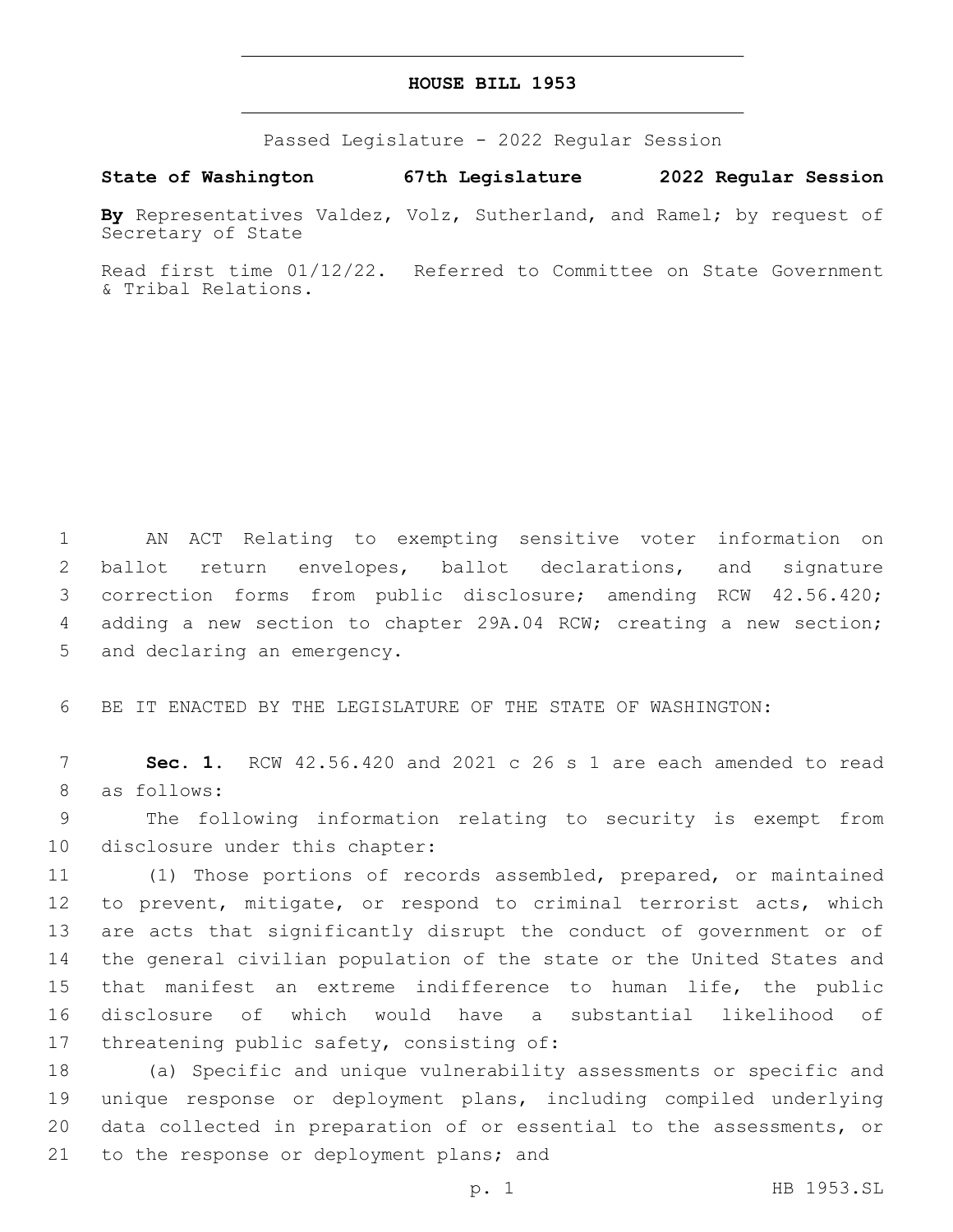(b) Records not subject to public disclosure under federal law that are shared by federal or international agencies, and information prepared from national security briefings provided to state or local government officials related to domestic preparedness for acts of 5 terrorism:

 (2) Those portions of records containing specific and unique vulnerability assessments or specific and unique emergency and escape response plans at a city, county, or state adult or juvenile correctional facility, or secure facility for persons civilly confined under chapter 71.09 RCW, the public disclosure of which would have a substantial likelihood of threatening the security of a city, county, or state adult or juvenile correctional facility, secure facility for persons civilly confined under chapter 71.09 RCW, 14 or any individual's safety;

 (3) Information compiled by school districts or schools in the development of their comprehensive safe school plans under RCW 28A.320.125, to the extent that they identify specific vulnerabilities of school districts and each individual school;

 (4) Information regarding the public and private infrastructure and security of computer and telecommunications networks, consisting 21 of security passwords, security access codes and programs, access codes for secure software applications, security and service recovery plans, security risk assessments, and security test results to the extent that they identify specific system vulnerabilities, and other such information the release of which may increase risk to the confidentiality, integrity, or availability of security, information 27 technology infrastructure, or assets;

 (5) The system security and emergency preparedness plan required under RCW 35.21.228, 35A.21.300, 36.01.210, 36.57.120, 36.57A.170, 30 and 81.112.180;

 (6) Personally identifiable information of employees, and other security information, of a private cloud service provider that has entered into a criminal justice information services agreement as contemplated by the United States department of justice criminal justice information services security policy, as authorized by 28 36 C.F.R. Part 20; and

 (7)(a) In addition to the information in subsection (4) of this section, the following related to election security:

39  $((+a))$ (i) The continuity of operations plan for election 40 operations and any security audits, security risk assessments, or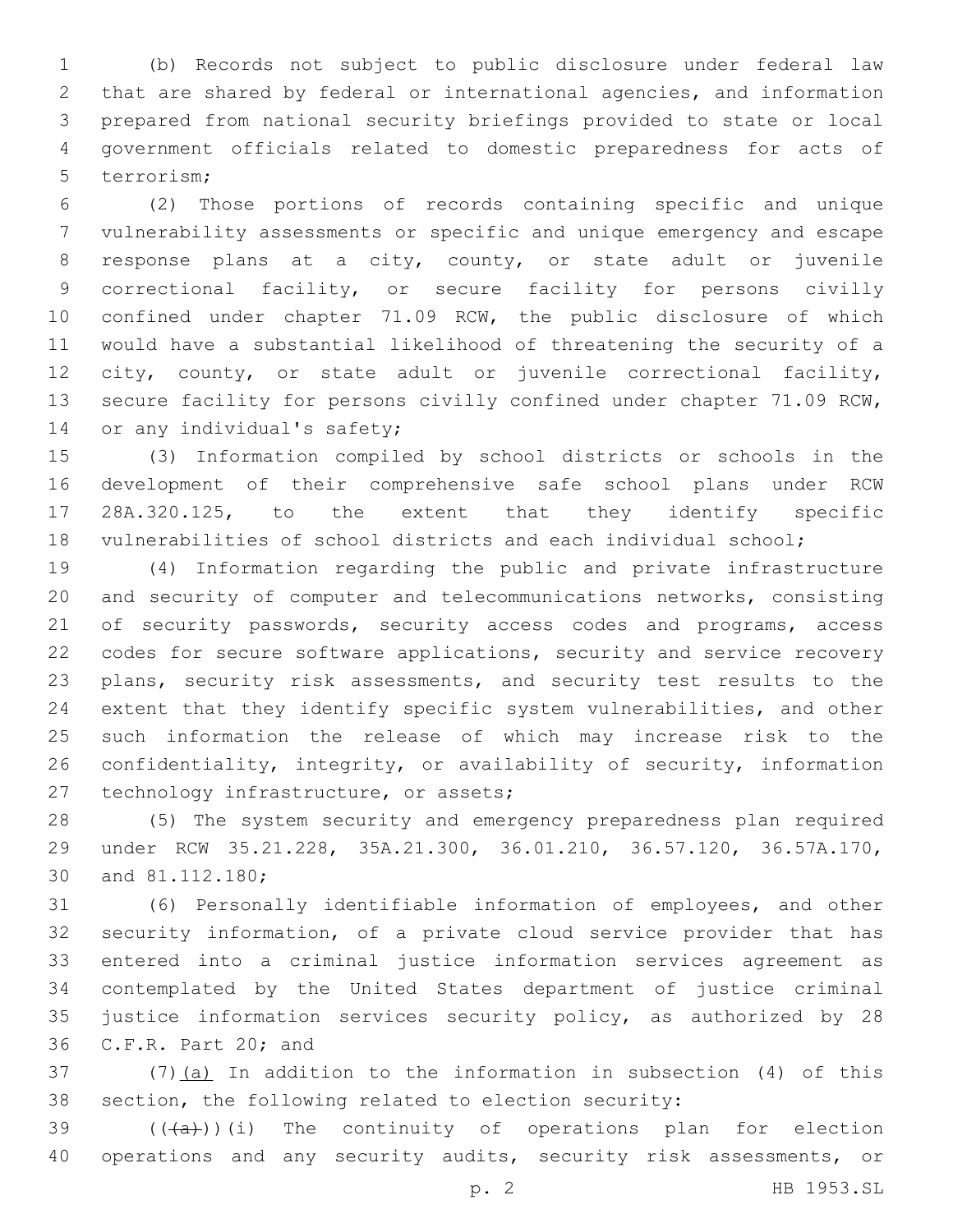security test results, relating to physical security or cybersecurity of election operations or infrastructure. These records are exempt 3 from disclosure in their entirety; ((and))

 (ii) Those portions of records containing information about election infrastructure, election security, or potential threats to election security, the public disclosure of which may increase risk 7 to the integrity of election operations or infrastructure; and

 (iii) Voter signatures on ballot return envelopes, ballot 9 declarations, and signature correction forms, including the original 10 documents, copies, and electronic images; and a voter's phone number and email address contained on ballot return envelopes, ballot 12 declarations, or signature correction forms. The secretary of state, 13 by rule, may authorize in-person inspection of unredacted ballot 14 return envelopes, ballot declarations, and signature correction forms 15 in accordance with section 2 of this act.

 (b) The exemptions specified in (a) of this subsection do not include information or records pertaining to security breaches, except as prohibited from disclosure pursuant to RCW 29A.12.200.

 (c) The exemptions specified in (a) of this subsection do not prohibit an audit authorized or required under Title 29A RCW from 21 being conducted.

 NEW SECTION. **Sec. 2.** A new section is added to chapter 29A.04 23 RCW to read as follows:

 (1) In accordance with RCW 42.56.420, the following are exempt 25 from disclosure:

 (a) Voter signatures on ballot return envelopes, ballot declarations, and signature correction forms, including the original 28 documents, copies, and electronic images; and

 (b) A voter's phone number and email address contained on ballot return envelopes, ballot declarations, or signature correction forms.

 (2) The secretary of state may, by rule, authorize in-person inspection of unredacted ballot return envelopes, ballot declarations, and signature correction forms. Except as provided under subsection (3) of this section, a person may not photocopy, photograph, or otherwise reproduce an image of the ballot return envelope, ballot declaration, or signature correction form. When inspecting a ballot return envelope, ballot declaration, or signature correction form in person, a person may not carry with them any materials or devices that could be used to record any voter